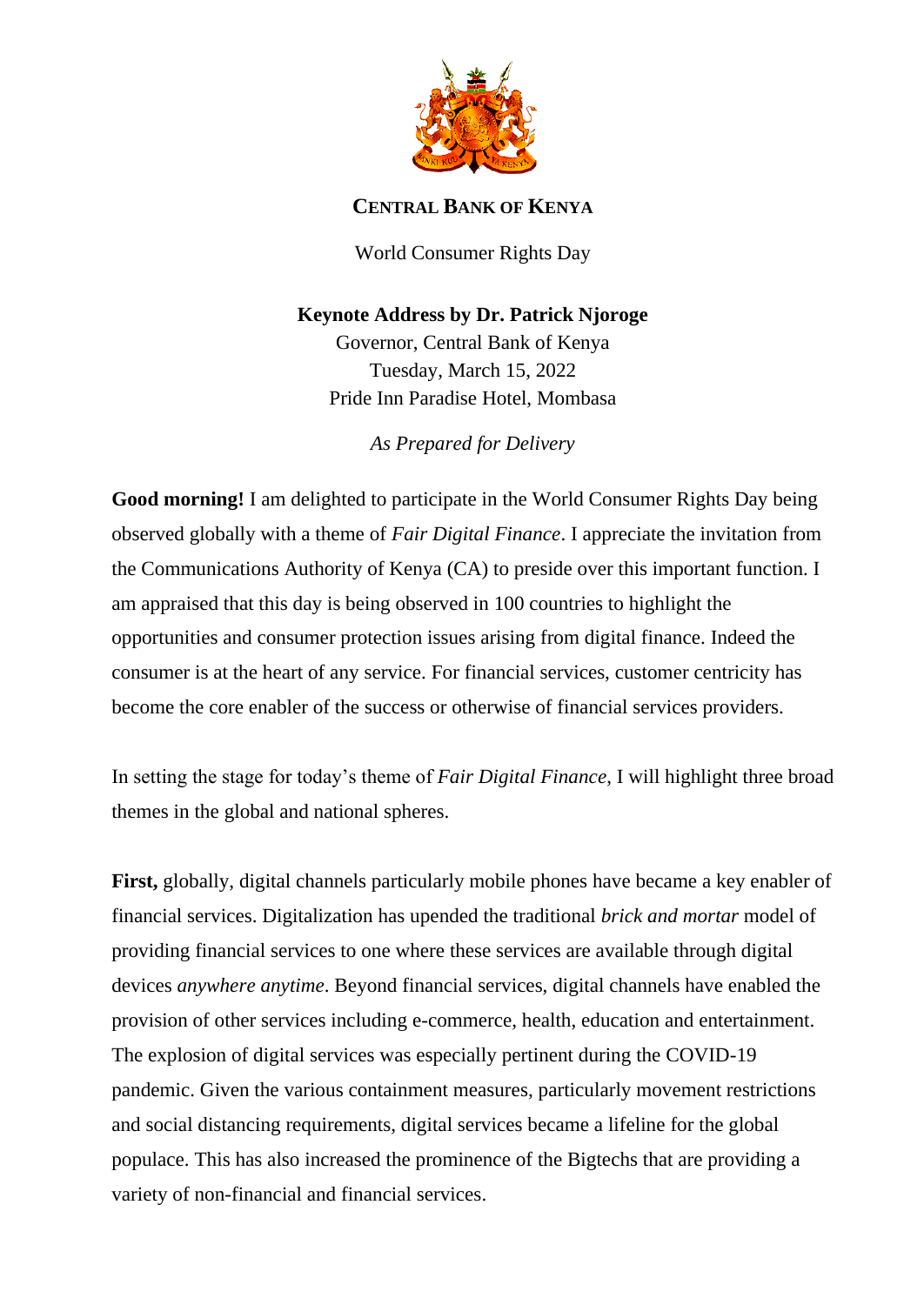Globally, Microsoft, Google, Meta (formely Facebook), Amazon and Apple are the face of Bigtechs. But beyond the United States, Alibaba and Tencent in China, Mercado Libre (online market) in Latin America, ride hailing services in South East Asia (Grub and Gojek) and mobile phone financial services firms in Africa are increasingly exhibiting the characteristics of Bigtechs though on a more regional scale.

Further, the pace of technological changes and innovations has accelerated. This has led to the emergence of new payment methods including digital currencies such as electronic money, privately issued currencies such as cryptocurrency and stable coins and publicly issued, Central Bank Digital Currencies (CBDC). A CBDC is a digital currency issued by the central bank and intended to serve as legal tender.

**Second**, turning to Kenya, digital financial services have underpinned the transformation of access to financial services in the last 15 years. The sixth edition of the FinAcess Household Survey released by the Central Bank of Kenya (CBK), the Kenya National Bureau of Statistics (KNBS) and the Financial Sector Deepening Trust (FSD) Kenya, in December 2021, indicates that 83.7 percent of Kenya's adult population accesses financial services. This is a three fold increase from 26.7 percent, in the baseline Survey that was conducted in 2006. This transformation has been anchored on digital financial services whose trigger was the introduction of mobile phone money transfer services in 2007. The money transfer proposition rapidly expanded over time to today's elaborate financial services ecosystem spanning among others-credit, savings, insurance, capital markets products and pensions.

**Third,** whereas digital financial services have provided opportunities to expand the financial inclusion frontier, they have also posed challenges. In particular and germane to today's event are consumer protection issues. For Kenya, the *2021 FinAcess Survey* assessed consumer protection practices focusing on customer experiences on services received and access to information from financial services providers. Various challenges were reported in the use of financial services and products. These were principally:

- Unexpected/unclear charges i.e., lack of transparency in pricing
- Loss of money
- Fraud
- Inability to access services due to system downtime or unavailability of internet.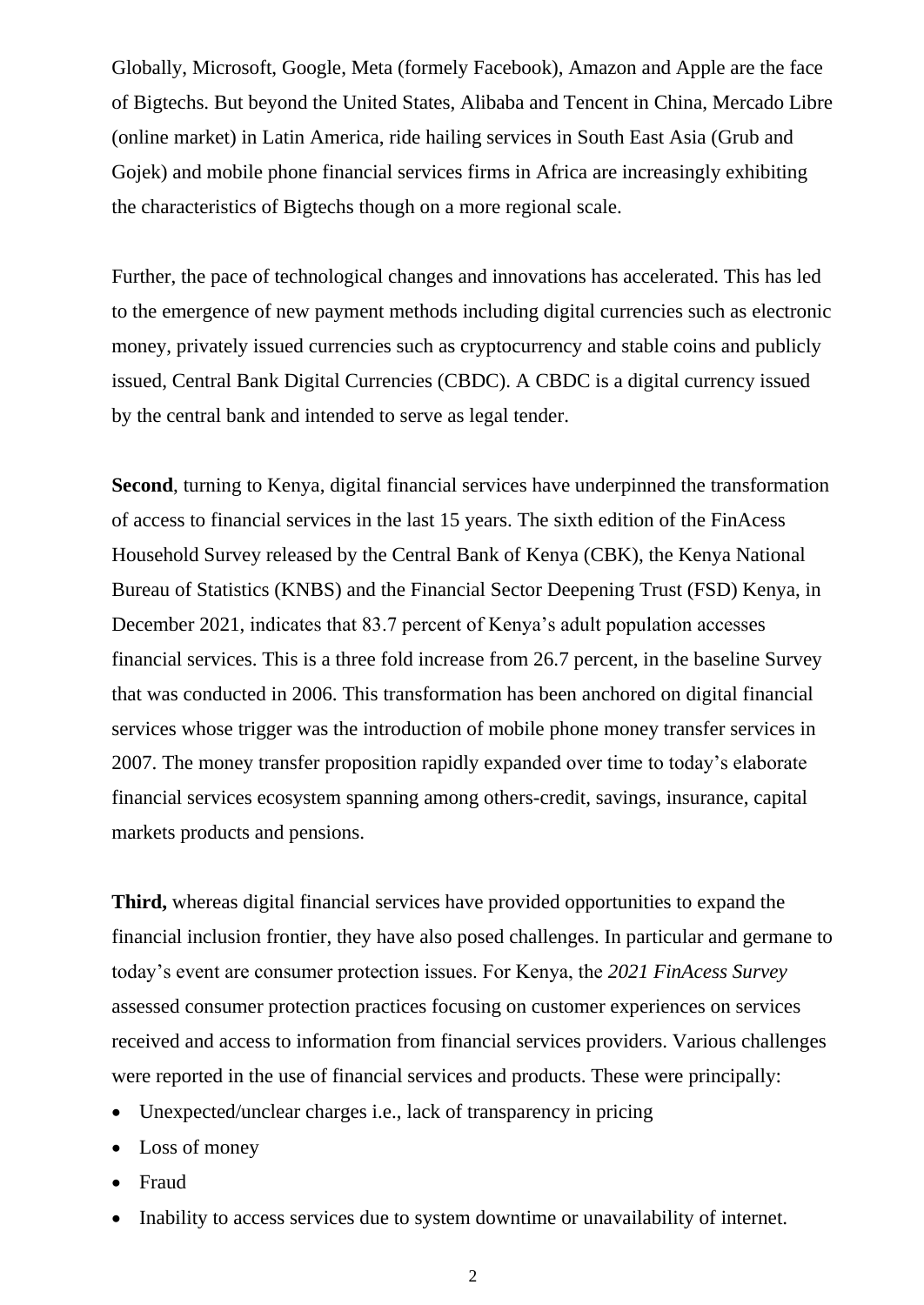Against this backdrop, there are three key concerns the CBK is currently addressing towards a *Fair Digital Finance* marketplace in Kenya.

**First, putting in order the unregulated digital credit lenders.** Kenya has seen a proliferation of credit provided through digital channels particularly mobile phones. This has been both through regulated entities such as commercial and microfinance banks but also by unregulated entities through Digital Loan Applications (Apps). The unregulated Apps saw their usage rise from 0.6 percent of the adult population in 2016 (200,000 users) to 8.3 percent in 2019 (2 million users) before slowing to 2.1 percent in 2021 (approximately 600,000 users).

Consumers have raised concerns relating to unregulated digital lenders including predatory practices, in particular, their high cost, unethical debt collection practices, and the abuse of personal information. The bait was the quick credit, then the borrower is reeled in and rendered usunder with the outrageous debt collection practices. To address these concerns, the National Assembly passed the Central Bank of Kenya (Amendment) Act 2021, became effective on December 23, 2021, following Presidential assent on December 7, 2021. The Amendment provides for the licensing and oversight of previously unregulated Digital Credit Providers (DCPs) by CBK.

On December 23, 2021, CBK issued the draft Central Bank of Kenya (Digital Credit Providers) Regulations for public comments. Following the closure of the public consultation period, we have completed the review of the public comments and incorporated them as appropriate. The Regulations will be gazetted later this month, completing the journey for licensing and oversight of the DCPs by CBK. All previously unregulated DCPs will be required to apply to CBK for a license within six months of the publication of the Regulations i.e., by **September 2022 or cease operations.** We are now in business.

**Second, the cost of mobile money transactions has been a cause of concern to consumers.** Further, some of the charges are not easily understood by an average customer. In 2018, in a bid to address these concerns, CBK worked with the mobile money Payment Service Providers (PSPs) to facilitate interoperability across their different networks and reduce the related costs. More broadly, at the onset of the COVID-19 pandemic, CBK, PSPs and commercial banks agreed on a set of emergency

3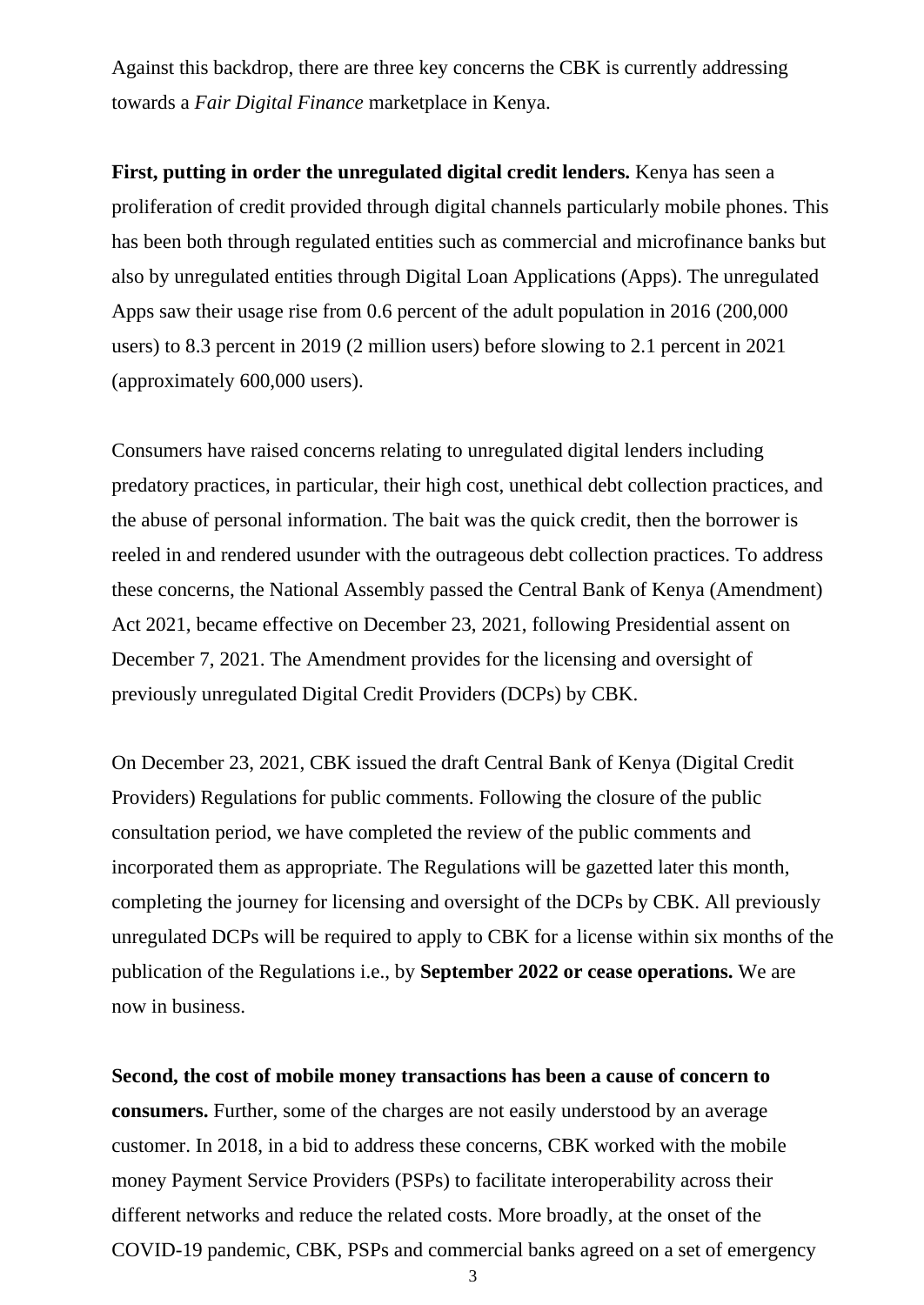measures to facilitate the use of digital channels in light of the pandemic containment measures put in place. These measures included waiver of transaction fees for low value transactions below Ksh.1,000, increase of mobile money transaction and wallet limits and waivers of charges for transfers between bank and mobile wallets.

Most of the emergency measures expired in December 2020. A significant increase of mobile money usage was noted over the period the measures were in place, demonstrating that they were timely and effective. For instance, the monthly volume of person-to-person transactions increased by 87 percent between February and October 2020. Over this period the volume of transactions below Ksh.1,000 increased by 114 percent, while 2.8 million additional customers are using mobile money. Businessrelated transactions also recorded significant growth over the same period.

To sustainably address the costs of mobile money transactions, CBK in the [National](https://www.centralbank.go.ke/wp-content/uploads/2022/02/National-Payments-Strategy-2022-2025.pdf)  [Payments Strategy, 2022-2025 \( the](https://www.centralbank.go.ke/wp-content/uploads/2022/02/National-Payments-Strategy-2022-2025.pdf) *Strategy*) has rolled out *pricing principles (the principles)* to be adopted by PSPs. The *Strategy* seeks to realise a vision of *A secure, fast, efficient and collaborative payments system that supports financial inclusion and innovations that benefit Kenyans.* The vision will be anchored on core principles of *trust, security, usefulness, choice and innovation*.

In the *Strategy*, CBK will continue to roll out the *Principles* in order to enhance customer focus in pricing of digital services. The primary aim will be to ensure that tariffs and pricing policies and practices are underpinned by principles such as *transparency, disclosure, cost effectiveness and customer-centricity*. In addition, focus will be on appropriate pricing that is consistent with the current state of the market including efficiency considerations and safeguarding against excessive pricing or customer abuse due to undisclosed fees and charges.

Additionally, CBK will guide and facilitate the efforts to achieve full-scale interoperability across the payments ecosystem. Building on the gains from *Person to Person (P2P)* interoperability rolled out in 2018, CBK will facilitate players in the industry to achieve seamless and customer-centric interoperability. The overall aim is to provide customers with a seamless, secure and affordable functionality to send and receive money from any financial institution across the payments ecosystem. I expect that consumers will see further steps towards greater interoperability in the near term.

4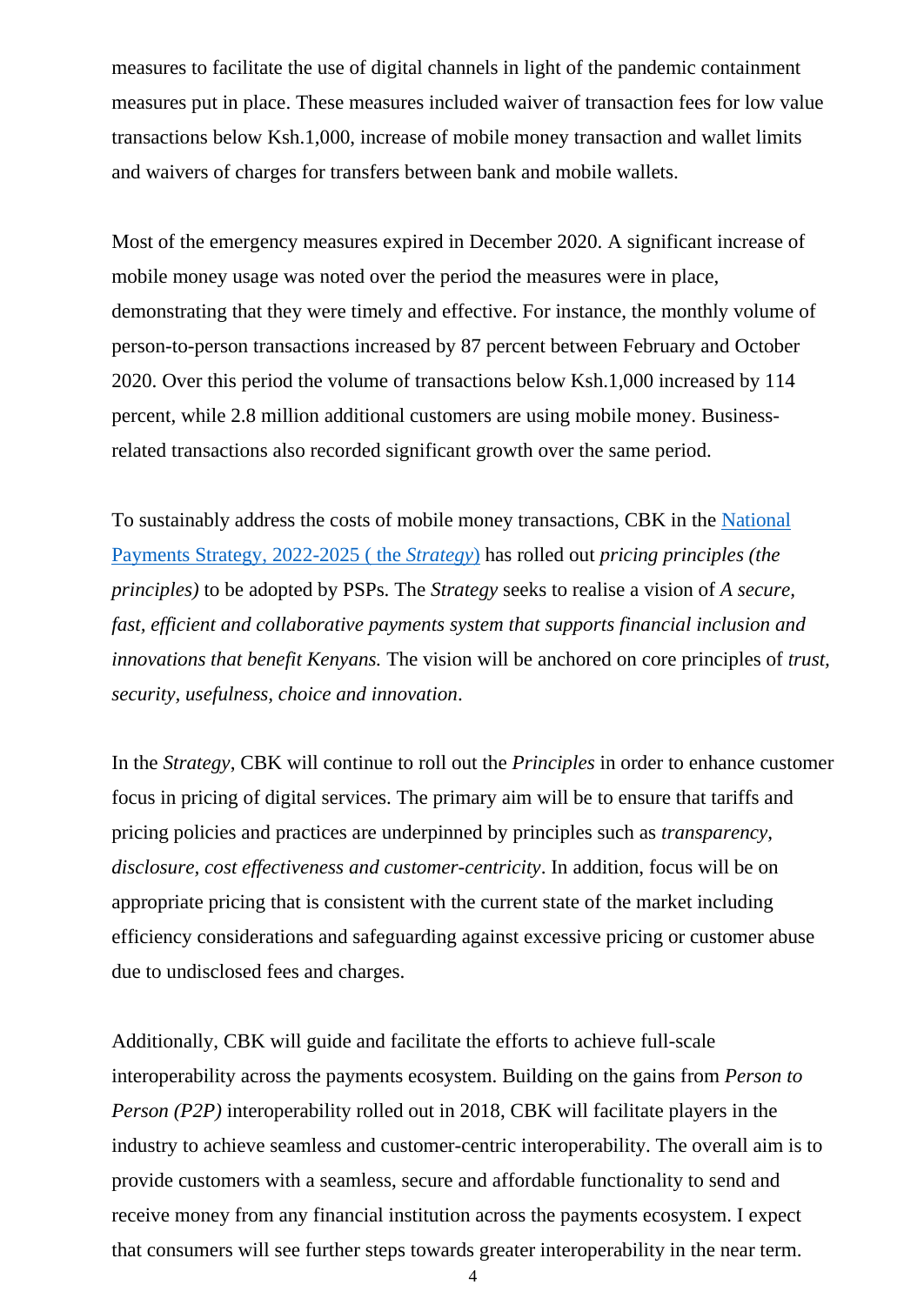**Third,** is the increased risk of cybersecurity and more broadly data governance as the use of digital financial services deepens in Kenya. This is as a result of the increased shift of financial services operations to digital platforms. At the consumer level, increased incidents of identity theft, social engineering/phishing have arisen. This has seen some consumers lose their funds to fraudsters.

To addess these emerging issues, CBK issued Guidance Notes on Cybersecurity to banks and PSPs in 2017 and 2019 respectively. The Guidance Notes require the banks and PSPs to put in place comprehensive cybersecurity risk management frameworks. Among the controls that have been implemented include:

- Comprehensive reviews of service level agreements and contracts with third parties to ensure that they have cybersecurity frameworks that meet the resilience requirements of the banks and PSPs.
- Ramping up of ICT staff skillset/competencies through continuous overall staff education and consumer awareness campaigns on cybersecurity.
- Banks and PSPs should regularly share their internal and external ICT audit reports for CBK's assessment on their response to issues raised.
- Banks and PSPs should report to CBK of any cyber incidents that occur and how they responded to resolve the events.

More broadly, CBK continues to work with other agencies, nationally, regionally and internationally in a *circle of trust* to share pertinent information and co-ordinate appropriate responses to the cybersecurity threat.

On data governance, particularly data privacy, Kenya has made significant steps with the enactment of the Data Protection Act, 2019. This was operationalized by the establishment of the Office of the Data Protection Commissioner (ODPC) that is well represented here today. CBK is committed to working with the ODPC and other pertinent agencies in ensuring that the insitutions under its ambit including banks and PSPs have robust data governance frameworks to protect consumers data.

As I draw to a close, the participation of consumers in key decisions impacting their finances is paramount. It is in this spirit that CBK issued a [Discussion Paper on Central](https://www.centralbank.go.ke/uploads/discussion_papers/CentralBankDigitalCurrency.pdf) [Bank Digital Currency](https://www.centralbank.go.ke/uploads/discussion_papers/CentralBankDigitalCurrency.pdf) in February 2022. The *Paper* seeks to assess the potential